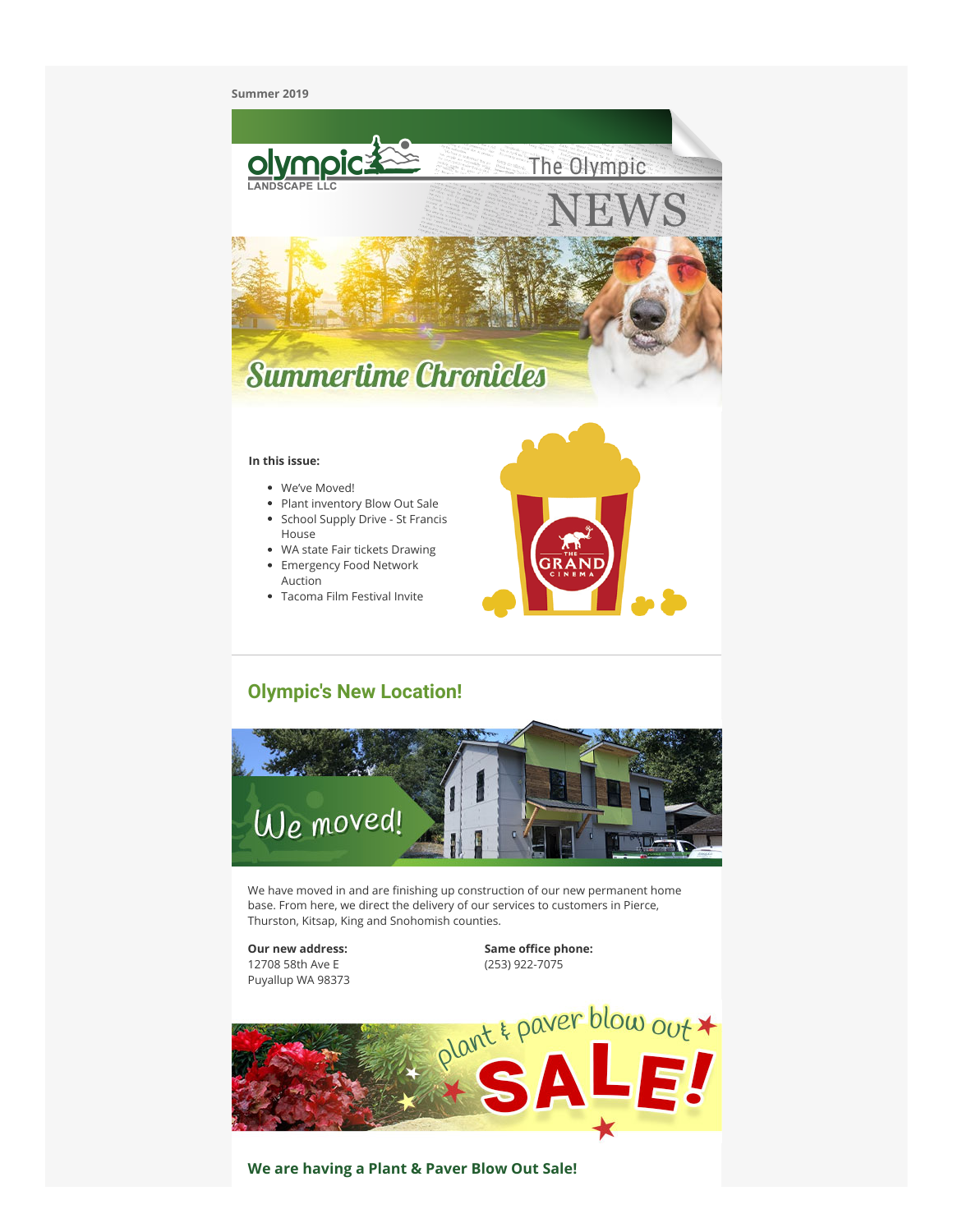Load your own trees, shrubs, ground cover from remaining 2019 inventory. All forms of payment accepted.

### **When: Sept 7th - 9:00am to 3:00pm**

### **Where:** [At our new address](https://click.icptrack.com/icp/rclick.php?cid=267924&mid=789107&destination=https%3A%2F%2Fgoo.gl%2Fmaps%2FfqFRrrJWkiv5woxdA)

Hwy 512 to Canyon Rd Exit; head south to the light at 128th and turn Left, go one block to 58th turn Left. We are the second driveway on the left through the chain link gate... follow the signs!

### **St. Francis House Back-to-School Program**



#### **Olympic is co-hosting a school supply drive to help with the St. Francis House annual Back-to-School Program.**

Every child should have the opportunity to be equipped with necessary supplies to be successful in school. Some families have a difficult time in affording the annual long list of supplies needed. In 2018, St. Francis House served 1,035 low-income students with a backpack full of grade-appropriate supplies and clothing for school - and is striving to do the same this year!

#### **Would you like to help?**

Mention Olympic Landscape as you drop off your donations from *July 30 through Friday, August 23rd* directly at St. Francis House:

322 7th Street SE Puyallup, WA 98372

**Donation Hours:**

Monday – Friday, 10:00am – 5:30pm Saturday, 10:00am – 3:00pm

You can see a list of needed school supplies here:

[http://www.puyallupfrancishouse.org/our-programs/back-to-school-program](https://click.icptrack.com/icp/rclick.php?cid=267924&mid=789107&destination=http%3A%2F%2Fwww.puyallupfrancishouse.org%2Four-programs%2Fback-to-school-program)

Thank you for making a difference!

## **The Washington State Fair**

*...or as some STILL like to call it, the "Puyallup Fair!"*

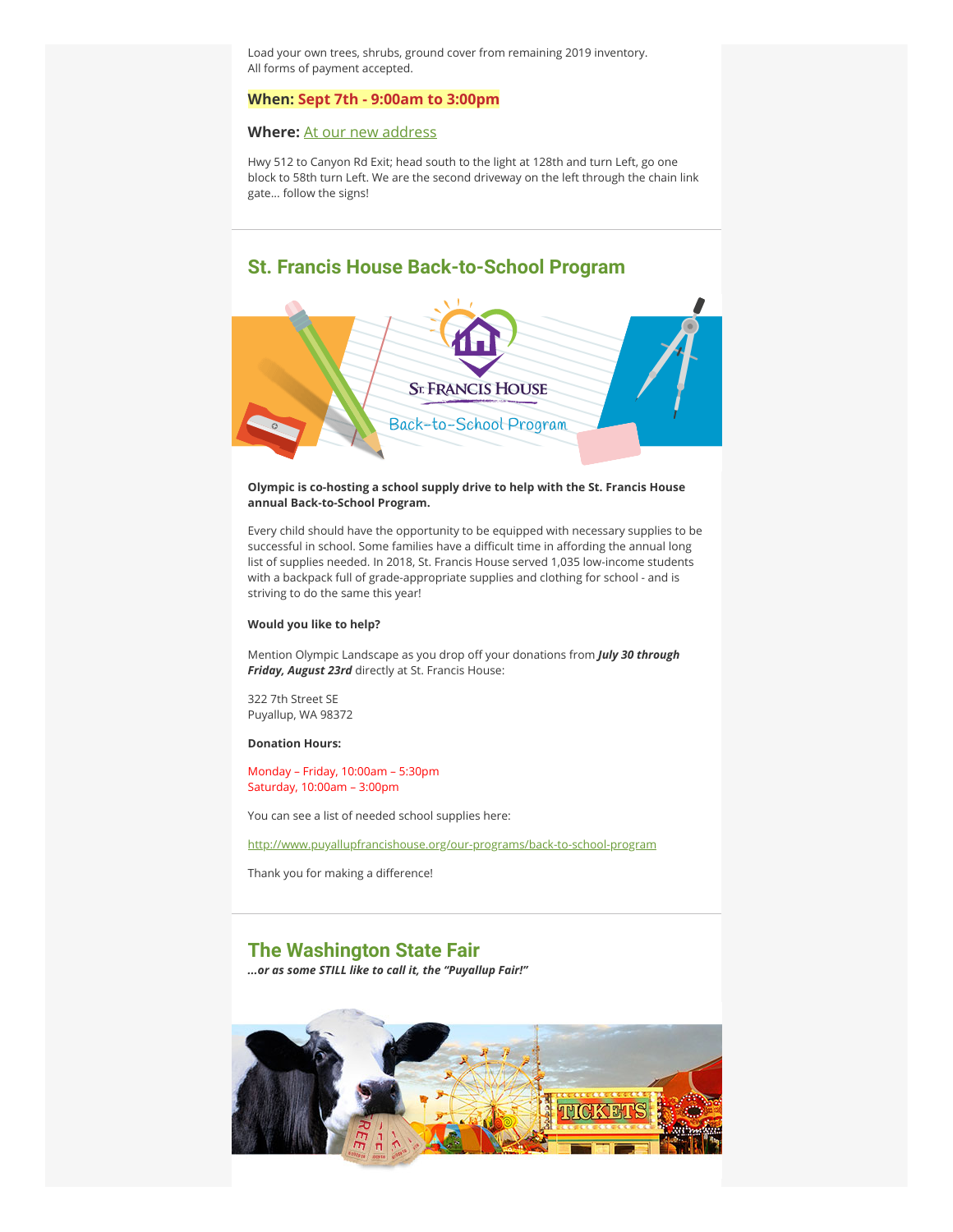# **FREE Tickets!**

We are giving away two sets of 4 tickets each. This will get you into the *upcoming* State Fair in Puyallup.

### **The 2019 Fair runs from 8/30 - 9/22.**

Winners can pick when they want to go, where they want to park, and what they want to do!! Simply click the button below to enter our drawing. This will get you to where you need to go to enter our drawing for one set of 4 tickets each.

We'll draw the winner's names on Monday, August 19th. Winners will be notified by email.

[ENTER DRAWING](https://click.icptrack.com/icp/rclick.php?cid=267924&mid=789107&destination=https%3A%2F%2Fwww.olympiclandscape.com%2Fpromotion)

### **Abundance Dinner & Auction**

*...so that no person goes hungry*



Saturday, October 26 | 6:00-10:00pm

**Come join Olympic in support of the Emergency Food Network! The Abundance Dinner & Auction is a meaningful way to give so that no person goes hungry.**

Participants will enjoy a delicious dinner, exciting live and silent auctions. The proceeds raised from this special event will provide emergency food for our neighbors in need throughout the Pierce County area.

To reserve your seat and for more information, visit their site:

[https://www.efoodnet.org/event/abundance/](https://click.icptrack.com/icp/rclick.php?cid=267924&mid=789107&destination=https%3A%2F%2Fwww.efoodnet.org%2Fevent%2Fabundance%2F)

# **Tacoma Film Festival**



### October 3-10

**Olympic is a proud sponsor of the 2019 Tacoma Film Festival. This community** event is presented by The Grand Cinema, a non-profit art-house theater, in **Tacoma.** 

This is a fun fall activity to participate in, and helps support the local community of arts! This year, Olympic is sponsoring the Saturday morning Family Friendly short film. While you are there, be sure